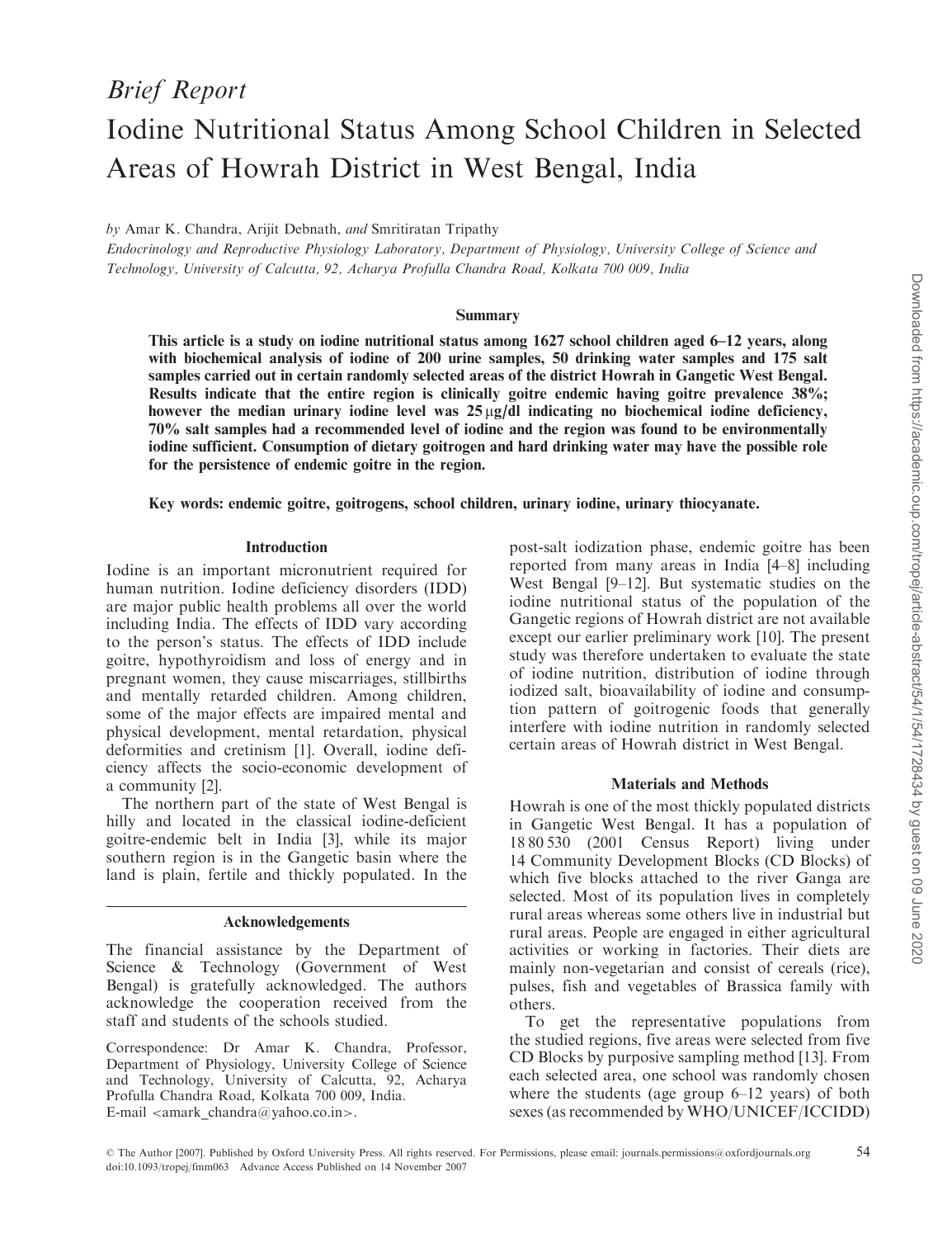[14] were available. In the areas where children of both sexes in the age group 6–12 years were not available in one school, more than one school (one primary and one secondary or one boys school and one girls school) were chosen at random.

All the students of the recommended age group who were present on the day/days of survey were clinically examined for goitre by trained research staff. Goitre grading was done according to the recommended criteria of WHO/UNICEF/ICCIDD [14] (grade 0, no goitre; grade 1, thyroid palpable but not visible and grade 2, thyroid visible with neck in normal position). The age of the students was recorded from the school register and was rounded off to the nearest whole number. In this way, 1627 students were clinically examined for the enlargement of thyroid gland.

To evaluate the state of iodine nutrition of the locality, spot casual urine samples were collected from 40 children irrespective of their thyroid status from the clinically examined enrolled student at a definite interval maintaining proportionate representative from the entire population of the studied school(s) following ICCIDD/UNICEF/WHO criteria [15] in wide-mouth, screw-capped plastic bottles adding a drop of toluene to inhibit bacterial growth and minimize bad odour. Iodine in urine was determined by the arsenite method following dry ashing in the presence of potassium carbonate [16] maintaining internal quality control having a known concentration range of each batch of test samples. In case of higher values, samples were diluted two to five times with double distilled water to get the appropriate result. Urinary thiocyanate concentration was measured from the same collected urine samples used for the analysis of iodine by the method of Aldridge [17] as modified by Michajlovskij and Langer [18].

The sources of dietary iodine are water, food and the iodized salt available in the studied areas. Iodine content in water in a region truly reflects the bioavailability of iodine [19]. To cover the entire region, 50 drinking water samples were collected from tube wells chosen at random taking 10 samples

from each area. These water samples were preserved in the screw-capped plastic bottles and brought to the laboratory where it was kept at  $4^{\circ}$ C until analysis. Iodine content of such water samples was measured following the method of Karmarkar, et al. [16]. The presence of calcium and magnesium salt/hardness in drinking water samples was determined from the collected samples following the EDTA titration method [20]. To monitor the iodine content of salt samples available in the area, 35 marked airtight plastic containers were distributed [21] at random to the students of the studied schools and they were asked to carry samples of edible salt from their households the next day. The salt samples were kept at room temperature in the laboratory and iodine content was measured within a week following the iodometric titration method [22].

The study was conducted between September 2005 and August 2006.

### Results and Discussion

Prevalence of endemic goitre in school children is the most widely accepted marker to evaluate the severity of IDD in the region. According to WHO/UNICEF/ ICCIDD [21] recommended criteria, a prevalence rate of 5.0–19.9% is considered mild; 20.0–29.9% as moderate and above 30% is considered as a severe public health problem. The overall goitre prevalence of 38% indicates that IDD is a severe public health problem in the studied region (Table 1). A gradual increase in goitre rate is found from the age of 6 years till the age of 9 years, followed by a short decline (Fig. 1) as observed by earlier workers [7, 10]. The reduced goitre prevalence in the higher age was probably for the compensatory adjustment of the thyroid gland.

Median urinary iodine (MUI) level indicates the state of iodine nutrition of a study area when it is based on at least 40 urine samples taken at random [15]. A MUI concentration of  $10 \mu g/dl$  and when not more than 20% of the samples are below  $5 \mu g/dl$  in an area indicates no iodine deficiency [23]. The MUI level in the studied region was  $25 \mu g/dl$ . In analysed

| Sl No.        | Study areas<br>(C. D blocks) | Total number of<br>children examined | Number of children with goiter |          |               | Severity as public<br>health problem |
|---------------|------------------------------|--------------------------------------|--------------------------------|----------|---------------|--------------------------------------|
|               |                              |                                      | Grade 1                        | Grade 2  | Total $(1+2)$ |                                      |
|               | Panchla                      | 344                                  | 130 (37.8)                     | 24(7.0)  | 154(44.8)     | Severe                               |
| $\mathcal{L}$ | Ulberia-I                    | 326                                  | 104(31.9)                      | 18(5.5)  | 122(37.4)     | Severe                               |
|               | Ulberia-II                   | 261                                  | 81 (31.0)                      | 14(5.4)  | 95 (36.4)     | Severe                               |
| 4             | Shyampur-I                   | 398                                  | 144 (36.2)                     | 10(2.5)  | 154 (38.7)    | Severe                               |
|               | Jagatballavpur               | 298                                  | 82 (27.5)                      | 12(4.0)  | 94 (31.5)     | Severe                               |
|               |                              | 1627                                 | 541 (33.3)                     | 78 (4.8) | 619(38.0)     | Severe                               |

TABLE 1 Goiter prevalence in different study areas of Howrah district

Severity of public health problem: 5.0–19.9% mild; 20.0–29.9% moderate;>30% Severe [14]. (Parentheses indicate percentage).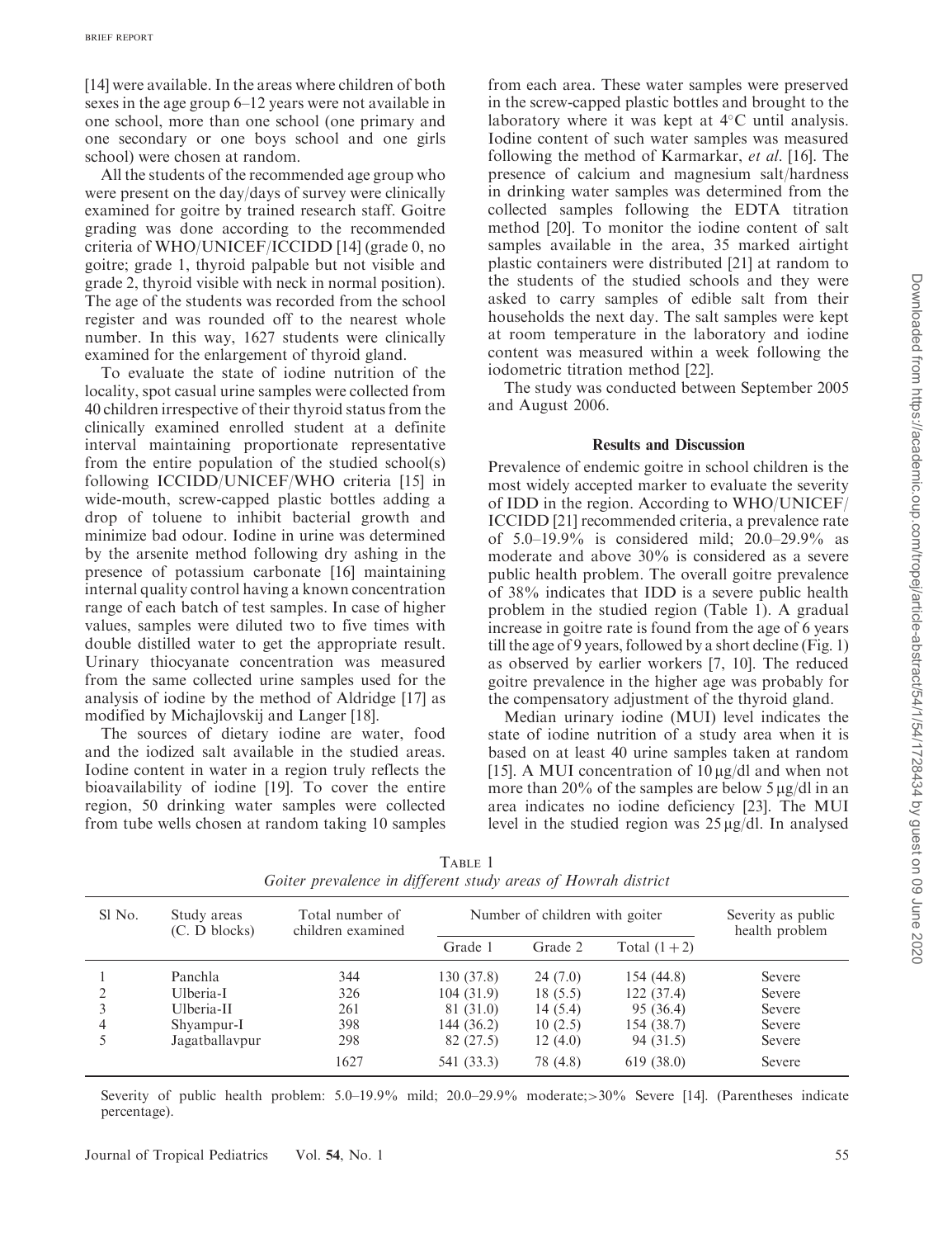200 samples, 14% samples had iodine excretion level below  $10 \mu g/dl$  and  $7\%$  samples had iodine level

below  $5 \mu g/dl$  (Table 2). In all the studied areas, MUI level was also greater than  $10 \mu g/dl$  suggesting that as per WHO/UNICEF/ICCIDD [23] criteria there was no biochemical iodine deficiency or no inadequacy in iodine intake of the population.

Iodine content measured in the edible salts fortified with iodine, were collected from households and it was found that 30.3% salt samples had iodine level below the adequate level of 15 ppm, 15.4% salt samples had iodine level above 15 ppm but below 30 ppm and 54.3% salt samples had iodine level more than 30 ppm. In Shyampur-I and Jagatballavpur blocks,



FIG. 1. Age specific goitre prevalence in the studied region in Howrah district, West Bengal.

more than 50% salt samples had iodine level below 15 ppm (Table 2). It has been recommended that 90% of the households should get iodized salt at the recommended level of 15 ppm [23]. So our study reveals that studied population consume inadequate iodine through edible salt though MUI value of more than  $10 \mu g/dl$  reflects that the population might be having some other sources of dietary iodine.

To study the bioavailability of iodine, the iodine content of drinking water was estimated. Zeltser, et al. (1992) [24] have categorized the iodine deficient zones as the severe deficient zone having iodine less than  $4 \mu g/l$  of water; moderate deficient zone with iodine level  $4-10 \mu g/l$  of water and the relative deficient zone having iodine level  $20 \mu g/l$  of water. The median iodine value,  $60 \mu g/dl$  in the ranges from 41.5 to  $92.5 \mu g/l$  indicates that the region is environmentally iodine sufficient or the soil is rich in iodine.

Dietary survey in the study areas showed that the vegetables of cyanogenic origin (SCN precursors) which are commonly available and used are cabbage, cauliflower, radish, mustard, turnip, sweet potato, maize, drum stick, cucumber, etc. The consumption of cyanogenic plant foods was also evident from the urinary excretion of thiocyanate (SCN). The urine samples that were analysed for urinary iodine were further tested for quantification of thiocyanate. The mean urinary thiocyanate level was  $0.955 \pm 0.52$  mg/dl indicating that the entire studied population was exposed to thiocyanate load (Table 2). In India, large numbers of cyanogenic plants (SCN precursors) are used as common vegetables and IDD thus persists in many such regions in spite of recommended iodine intake [5, 8]. Cyanogenic plant foods used as common vegetables have potent anti-thyroid activity and supplementation of extra iodine usually fails to counteract their effect [25]. Thus involvement of thiocyanate or thiocyanate precursors present in foods consumed by the people of the region may have an important role for the persistence of goitre in

TABLE 2

Urinary iodine and thiocyanate excretion of studied population, iodine content in salt, iodine and hardness content in drinking water in different study areas of Howrah district

| Sl. No             | Study areas<br>(C. D<br>blocks)                                    | Median<br>Urinary<br>iodine levels<br>$(\mu g/l)$ | Urinary thiocyanate<br>(USCN) level<br>mg/dl<br>$Mean \pm SD$                                                        | Percentage of<br>salt samples<br>containing<br>iodine $>15$ ppm | Iodine<br>content in<br>drinking<br>water $(\mu g/l)$                                                 | Calcium<br>hardness<br>(ppm)                                                                              | Magnesium<br>hardness<br>(ppm)                                                                                  |
|--------------------|--------------------------------------------------------------------|---------------------------------------------------|----------------------------------------------------------------------------------------------------------------------|-----------------------------------------------------------------|-------------------------------------------------------------------------------------------------------|-----------------------------------------------------------------------------------------------------------|-----------------------------------------------------------------------------------------------------------------|
| $\mathcal{L}$<br>4 | Panchla<br>Ulberia-I<br>Ulberia-II<br>Shyampur-I<br>Jagatballavpur | 342<br>227<br>222<br>287<br>215<br>250            | $0.885 \pm 0.35$<br>$1.130 \pm 0.62$<br>$0.747 \pm 0.45$<br>$1.060 \pm 0.54$<br>$0.930 \pm 0.51$<br>$0.955 \pm 0.52$ | 88.6<br>80.0<br>85.7<br>48.6<br>40.0<br>69.7                    | $41.5 \pm 2.8$<br>$92.5 + 4.3$<br>$51.5 + 2.5$<br>$47.0 \pm 3.6$<br>$56.0 \pm 2.4$<br>$60.7 \pm 33.7$ | $91.6 \pm 8.5$<br>$30.0 \pm 12.4$<br>$66.1 \pm 6.8$<br>$64.5 \pm 11.2$<br>$76.1 \pm 7.8$<br>$68.7 + 38.4$ | $526.4 + 24.5$<br>$242.0 \pm 19.8$<br>$371.8 + 22.6$<br>$161.5 \pm 11.5$<br>$161.9 \pm 21.1$<br>$305.9 + 224.6$ |

No. of urine samples from each area—40; Total urine samples—200.

No. of salt samples from each area—35; Total salt samples—175.

No. of drinking water samples from each area—10; Total water samples—50.